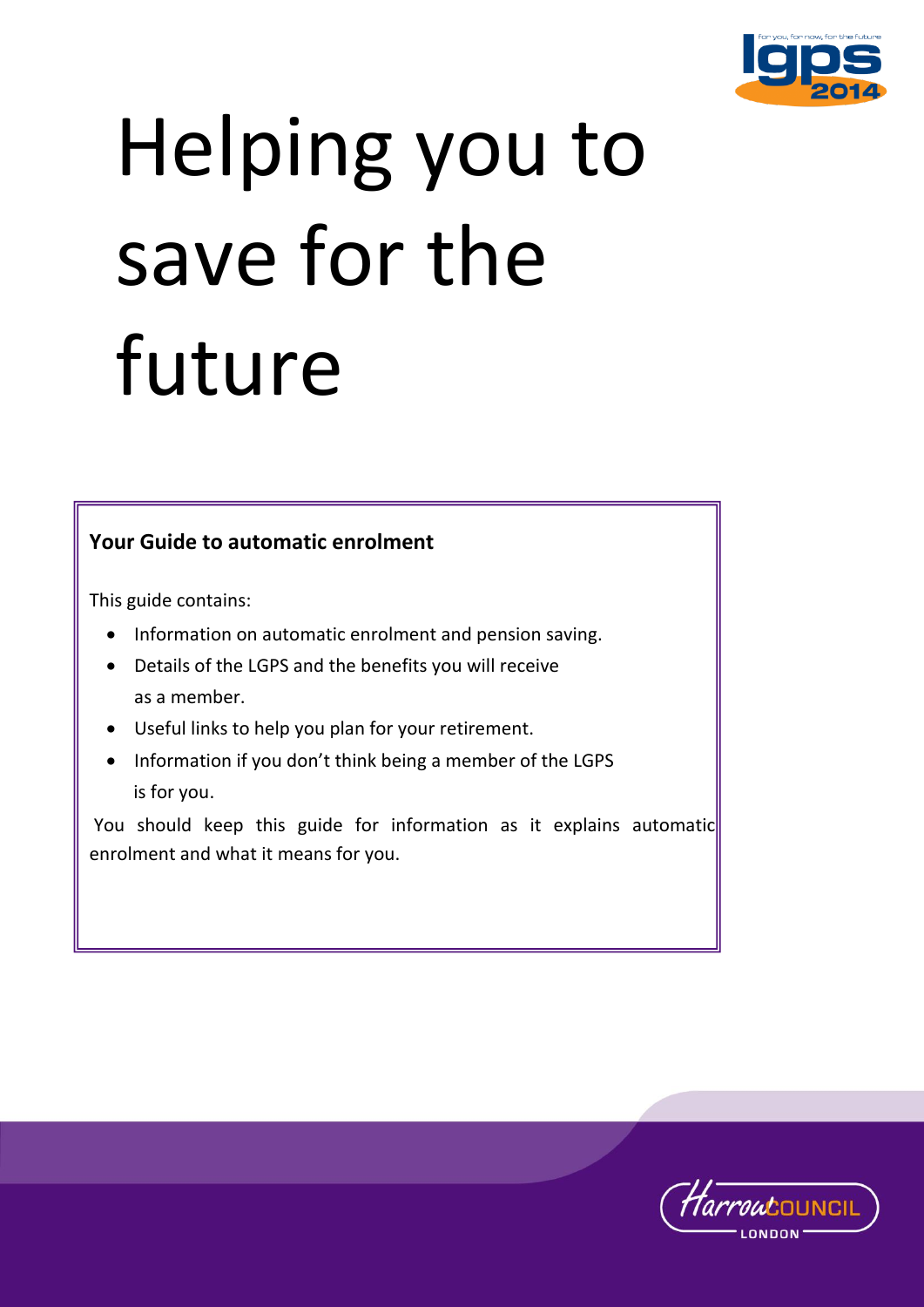## **An easy way to help you save for your retirement**

As a new employee you are automatically a member of the LGPS from the first day of your employment, unless you choose not to be. If you choose not to join you will be subject to the requirements of the law that requires employers to automatically enrol workers into workplace pension saving.

If your contract of employment is for less than three months, your employer will decide to defer your membership until your contract is extended beyond three months. You do have the option to join if you wish.

The requirements are that you:

- Earn over £10,000\* a year (or pro-rata pay period);
- Are age 22 or over; and
- Are under State Pension age.

For more information on automatic enrolment please visit

**www.thepensionsregulator.gov.uk**.

#### **What will this mean for you?**

Automatic enrolment will impact people in different ways depending on if you meet the certain requirements shown above. The table below explains more:

| <b>Requirements</b>                                                                                                    | How will automatic enrolment<br>impact you?                                                                                                                                                                                                                              | What type of worker are you?                                         |
|------------------------------------------------------------------------------------------------------------------------|--------------------------------------------------------------------------------------------------------------------------------------------------------------------------------------------------------------------------------------------------------------------------|----------------------------------------------------------------------|
| You earn over £10,000* a year (or pro-<br>rata pay period);<br>Are age 22 or over; and<br>Are under State Pension age. | You will automatically be enrolled in<br>the LGPS in the relevant pay period<br>that all these requirements are<br>'triggered'.                                                                                                                                          | Eligible jobholder who satisfies all the<br>requirements.            |
| You are 22 years or over but your<br>earnings are between £5,876* and<br>£10,000* a year (or pro rata pay<br>period).  | You will not be automatically enrolled<br>into the LGPS, but you can still join by<br>contacting Pension@harrow.gov.uk. If<br>you do not join and you meet the<br>requirements in the future, you will<br>automatically join the LGPS when you<br>meet the requirements. | Non eligible jobholder who is<br>currently not a member of the LGPS. |
| You are 22 years or over but your<br>earnings are less than £5,876* a year<br>(or pro rata pay period).                | You will not be automatically enrolled<br>into the LGPS, but you can still join by<br>contacting Pension@harrow.gov.uk. If<br>however you meet the requirements<br>in the future, you will automatically<br>join the LGPS in the pay period the<br>requirements are met. | <b>Entitled worker</b> who is currently not a<br>member of the LGPS. |
| You do not meet the standard<br>requirements above.                                                                    | You will not be automatically enrolled<br>into the LGPS but you can still join by<br>contacting Pension@harrow.gov.uk. If<br>you meet the requirements in the<br>future, you will automatically join the<br>LGPS.                                                        | <b>Entitled worker</b>                                               |

\*These are the pay limits as at April 2017; they are subject to change each April. If you are unsure of the pay limits you should contact your employer.



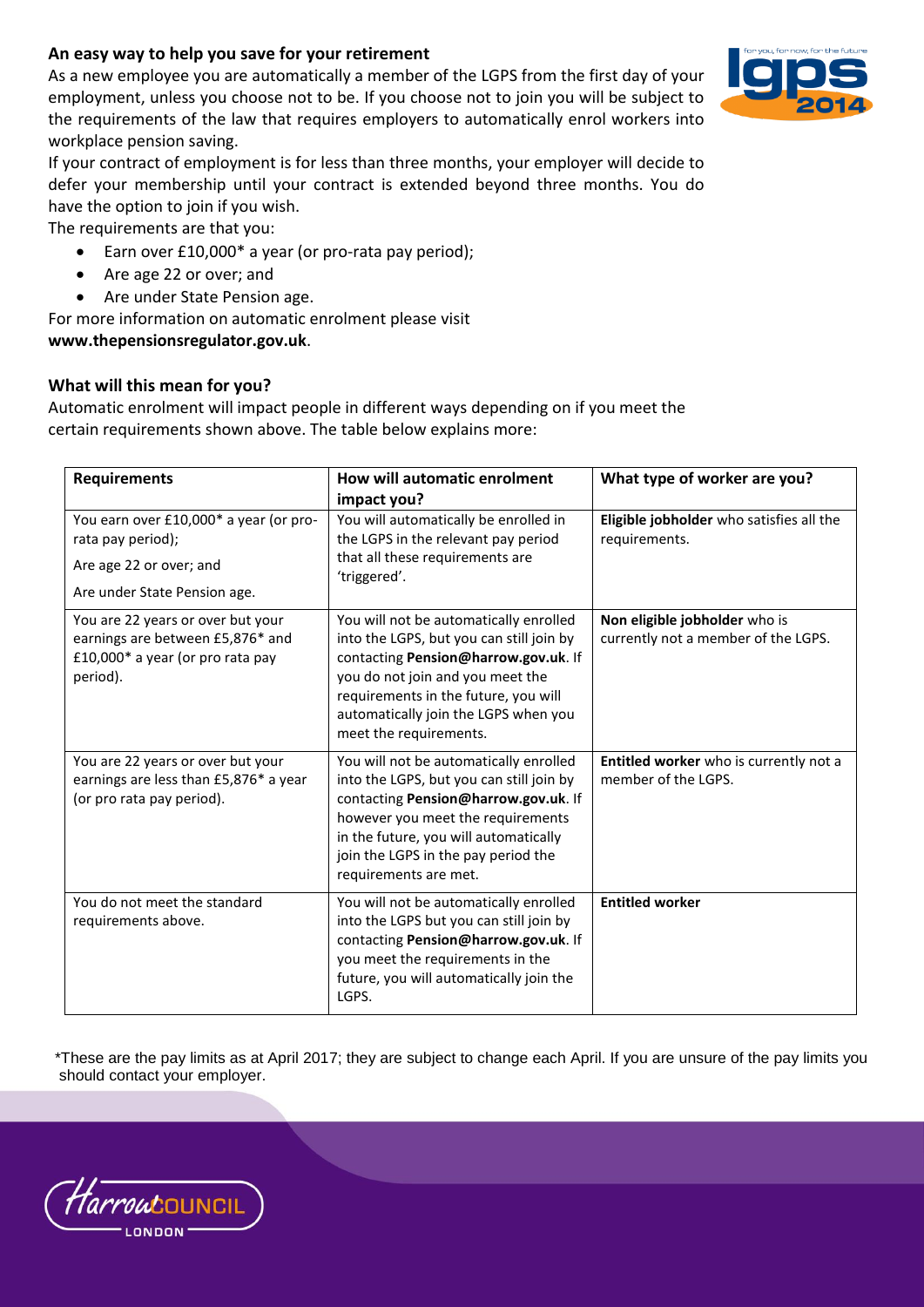

# **Can you join if you are not automatically enrolled?**

Yes. If you would like to join the LGPS, please contact us in writing either by:

- Sending a letter, signed by you [please refer to the contact details on page 6], and if you have more than one job include the name of the post in which you wish to join the Scheme; or
- Sending an email and including the following wording: 'I confirm that I personally submitted this notice to join the workplace pension scheme' to **Pension@harrow.gov.uk**.

#### **Why are people automatically enrolled?**

The Government introduced automatic enrolment to help people save for their future. The Basic State Pension is designed to provide a foundation for retirement, but for the majority of people it won't be enough. The full Basic State Pension in 2015-16 is £115.95 a week for a single person.

#### **What are the benefits of being in the LGPS?**

The great news is that the LGPS is a qualifying scheme which means it meets or exceeds all of the standards. As a member of the LGPS you will receive a guaranteed income when you retire. The LGPS is one of the very few pension schemes that still offer this guarantee. You will also receive valuable life cover and you get contributions from your employer and the Government. For more details on the LGPS please visit **www.lgps.org.uk**.

#### **How much will we pay in for you?**

The amount that we pay into the LGPS is calculated every three years. The amount we pay in for you is calculated to ensure that the LGPS provides all of its members with a guaranteed income in retirement and to fund the full package of benefits the Scheme provides such as ill health protection, survivors pensions and lump sums.

The amount we pay is based on your pensionable pay. We are currently paying in 23% of pensionable pay.

**Tip:** 

If at anytime you meet the requirements of an eligible jobholder for the first time and are not in the LGPS you will be automatically put into the LGPS even if you had previously chosen not to be a member.

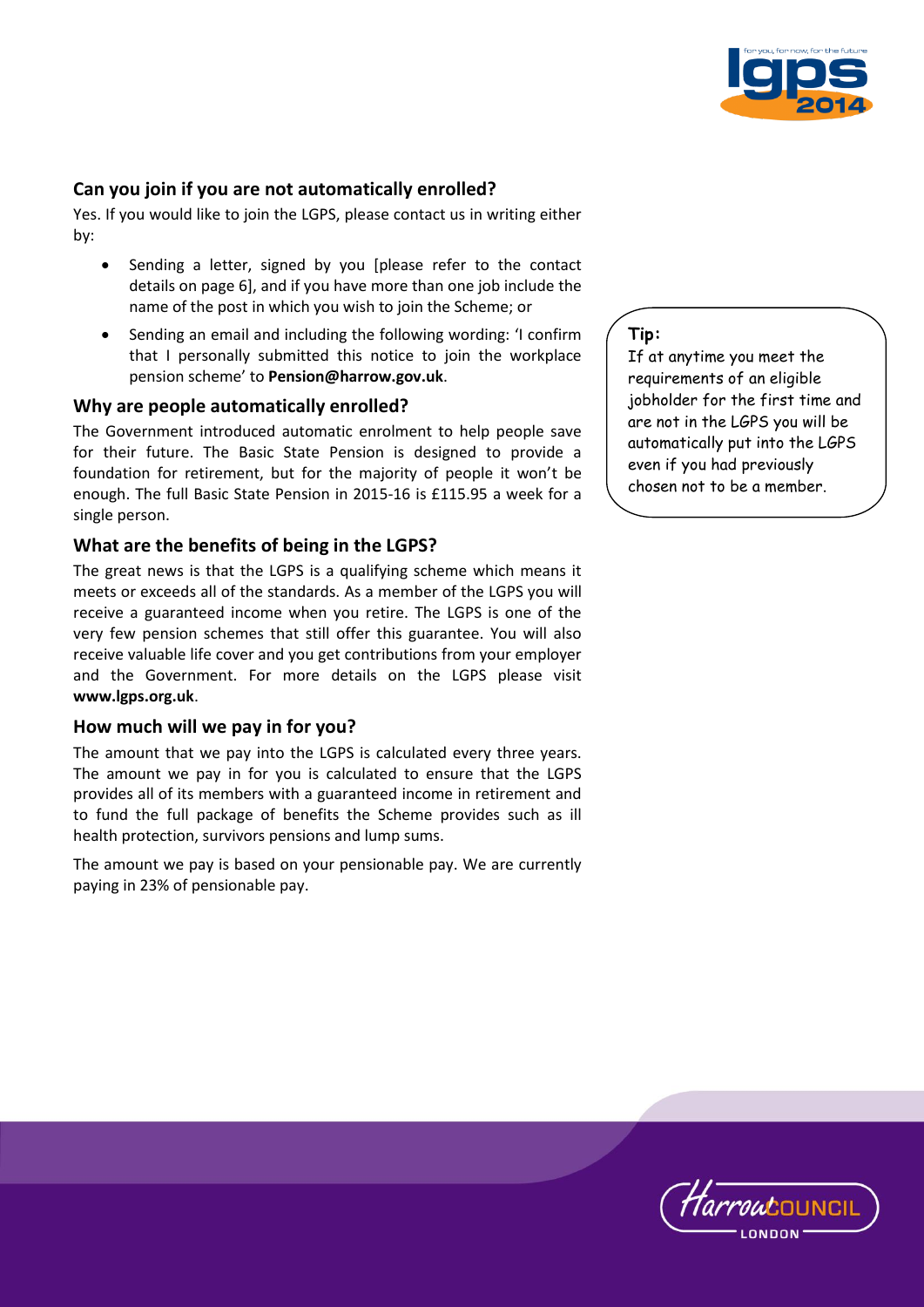# **What will this cost you?**

The amount you pay will depend on your annual income:

England and Wales – employee contribution tables for 2018/19

| <b>Pay Bands</b>    | <b>Contribution Rates</b> |
|---------------------|---------------------------|
| Up to £14,100       | 5.5%                      |
| £14,101 - £22,000   | 5.8%                      |
| £22,001 - £35,700   | 6.5%                      |
| £35,701 - £45,200   | 6.8%                      |
| £45,201 - £63,100   | 8.5%                      |
| £63,101 - £89,400   | 9.9%                      |
| £89,401 - £105,200  | 10.5%                     |
| £105,201 - £157,800 | 11.4%                     |
| More than £157,801  | 12.5%                     |

Your contributions to the Scheme will be deducted from the pensionable pay paid to you each pay period. It is our policy to set contribution rates based on your pensionable pay on 1 April each year so if your pay changes during the year and you were in a different income band your contributions would not change until the following 1 April.

## **So how does this work?**

Samir works part time. His pensionable pay is £9,000 a year, it is upon this that this contribution rate will be based. Using the chart above, this is 5.5% of his monthly income. His pension contribution is therefore £41.25 per

month: after tax relief his actual contribution will be around £33.00.

# **A helping hand**

In addition to the money you save and the contributions we pay in, you will receive money from the Government – this is known as tax relief. Tax relief means that the contributions you pay are deducted from your pay before it is assessed for income tax. If you make extra payments you will receive more tax relief from the Government. In the LGPS, the tax relief is given under 'net pay' arrangements which means you will get tax relief paid back into your pension automatically. Information on how net pay works can be found at: **www.gov.uk/workplacepensions.**

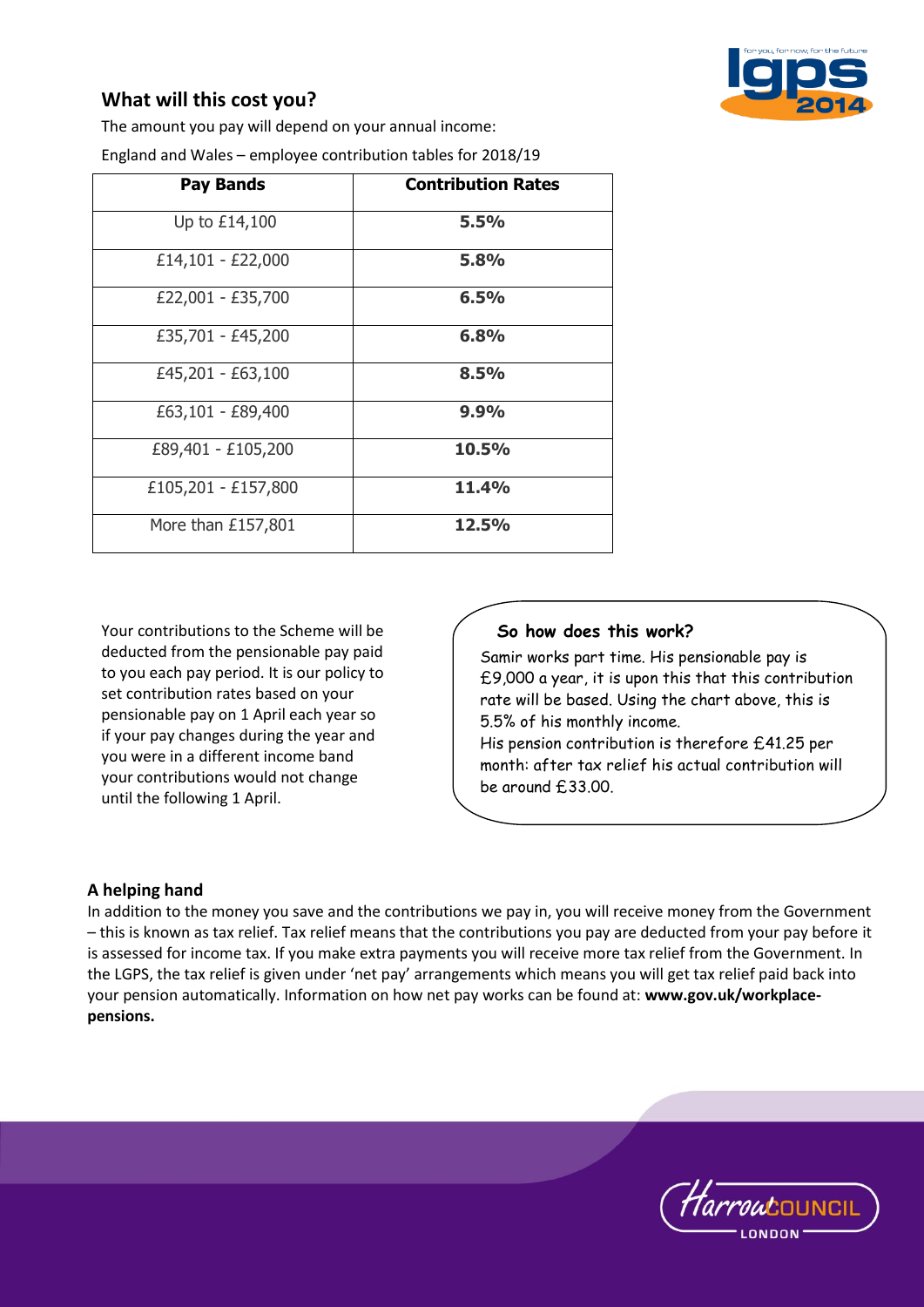

# **Does the law mean that you have to be a member of LGPS?**

No. If you would like to opt out of the LGPS you can do so by completing an opt out form:

- If your completed form is received within two years of your automatic enrolment date or the date on which you receive this communication, you will receive a refund of the contributions you have paid. The law requires that your form is accurately completed and returned within these time scales, to receive a refund of your contributions.
- If your completed form is received after the two years time limit you will be subject to the rules of the LGPS. These rules will mean that your pension will be held for you until your retirement.

The form you need to complete can be found at **www.harrowpensionfund.org** and should be returned to the Pension Team within the time limits. You must sign the form and if you choose to email us you must include a statement that you have personally sent the request. If you are in the LGPS in more than one post you will need to name the posts from which you wish to opt out.

By opting out you will not be a member of the LGPS. Opting out of the LGPS is a big decision as you will be giving up a guaranteed income for when you retire as well as other benefits such as valuable life cover. If you choose to opt out, you will need to save for your retirement another way and you will be giving up the extra savings that we and the Government make to help you save.

# **Will you be put back into the scheme if you have opted out?**

Yes. The law requires us to automatically put employees back into the LGPS every three years on a re-enrolment date. If you:

- have opted out 12 months before the re-enrolment date you will remain opted out.
- have been opted out for more than 12 months you will need to opt out again as you will automatically join the LGPS again.

The re-enrolment date has to be three years after the date that we commenced automatic enrolment and therefore our next reenrolment date will be 1 March 2019.

#### **If you opt out, can you rejoin later?**

Yes. If you would like to rejoin the LGPS you can join from the next available pay period. If you would like to rejoin, you need to contact us using the details on page 6 requesting an opt in form and signing it.

# **Tip:**

You will lose out on other valuable benefits such as life cover and employer contributions if you opt out of the LGPS and you will need to save for your retirement another way.